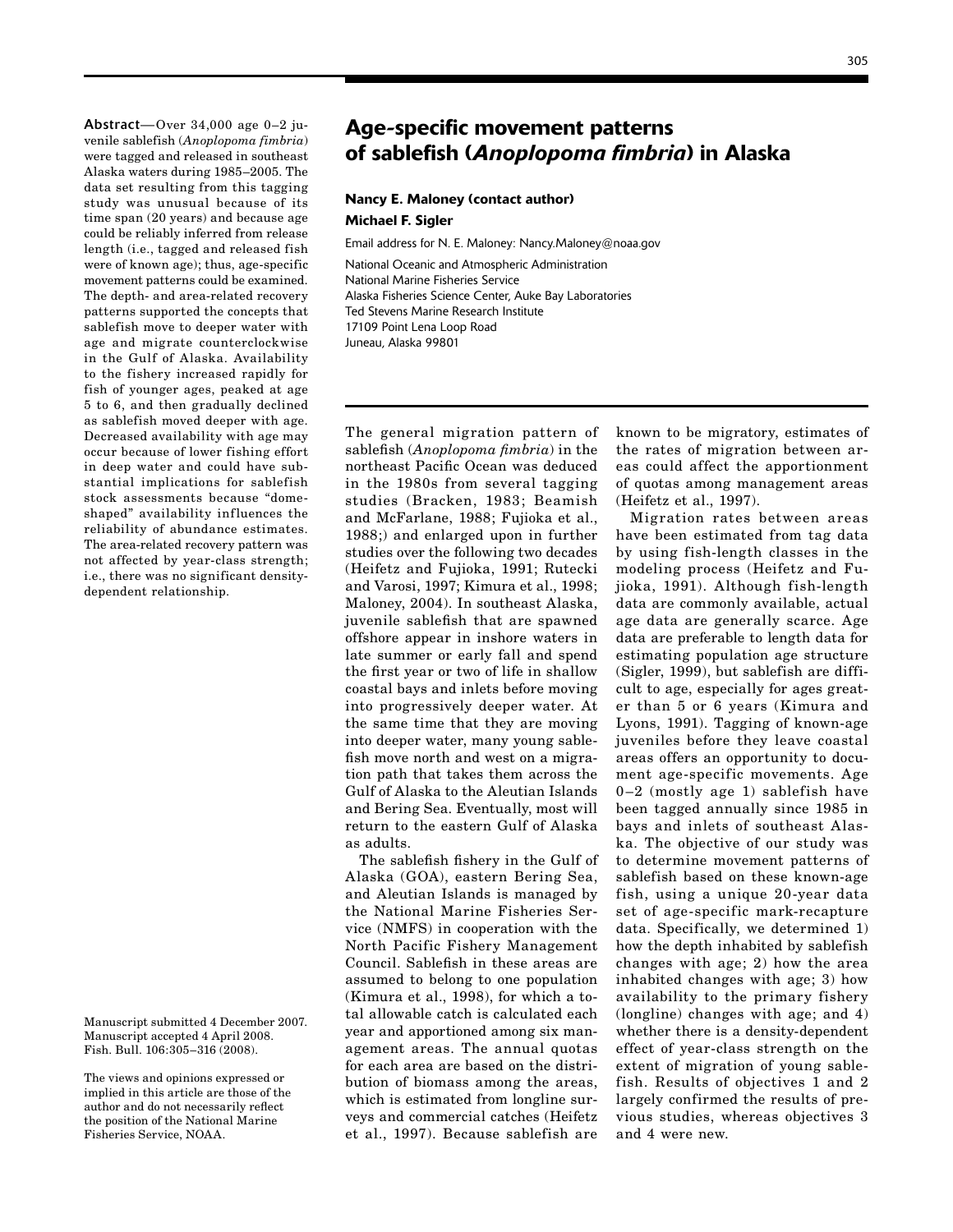

#### Figure 1

Recovery locations ( $\circ$ ) of sablefish (*Anoplopoma fimbria*) tagged and released as juveniles in southeast Alaska. St. John Baptist Bay was the most common release site. Vertical and horizontal bars are regulatory area boundaries. Gulf of Alaska is shown as GOA for the Western, Central, and Eastern areas.

### Materials and methods

Juvenile sablefish were captured, primarily with jigging gear (Rutecki and Varosi, 1997) in various bays and inlets of southeast Alaska, for tagging and release from 1985 to 2005. A total of 74 sites were selected during that period, but most tagging after 1987 was undertaken in St. John Baptist Bay near Sitka, Alaska (Fig. 1), because it was easily accessible and juvenile sablefish were consistently found there. Bottom depth is about 30 m and fish were caught on the bottom and throughout the water column. Release and recovery data for these fish are maintained in the NMFS Alaska Sablefish Tag Database, which is described in detail by Fujioka et al. (1988).

### Data criteria

Recovered fish had to meet several criteria to be included in this study: recovery year had to be known, recovery depth and location had to be accurate, and the fish had to be at liberty for at least one year. Recovery year was necessary to calculate age at recapture. Accurate recovery depth and location were necessary to reliably assign recovery depth strata and areas. Only recoveries for which there were reported positions that were precise to within 10 minutes of latitude and longitude were used; this criterion was used to judge the reliability of the recovery information. Some tag recoveries had accurate recovery location but no depth information; these tag recoveries were included in the area

analysis, but not the depth analysis. Recovery depths were classified into seven depth strata chosen to reflect general habitat type: 1–100 m (nearshore), 101–200 m (continental shelf), 201–300 m (shelf break), 301–500 m (upper continental slope), 501–700 m (middle slope), 701–1000 m (lower slope), and >1000 m (deep water). Recovery locations were classified into seven areas: Aleutian Islands, Bering Sea, western Gulf of Alaska (western GOA), central Gulf of Alaska (central GOA), eastern Gulf of Alaska outside waters (eastern GOA outside), eastern Gulf of Alaska inside waters (eastern GOA inside), and British Columbia. For some analyses, inside and outside waters were pooled and referred to as eastern GOA. The minimum time at liberty of one year was imposed to exclude short-term movements and to focus on migration.

Age at release was determined from fish size and time of year. Depending on the time of year, in most years and tagging areas, no more than two ages of fish, and usually only one, were present at the time of tagging. Ages were readily separable by means of non-overlapping length frequencies and by time of year. Age-0 fish enter into bays from the ocean in the fall of their first year of life, and they average 21–23 cm in length (Rutecki and Varosi, 1997). One-year-old fish in the middle of summer average 31–35 cm and 2-year-old fish average 40–45 cm. The number of years at liberty after release was calculated by subtracting the release year from the recovery year; adding this number to the release age supplied the recovery age.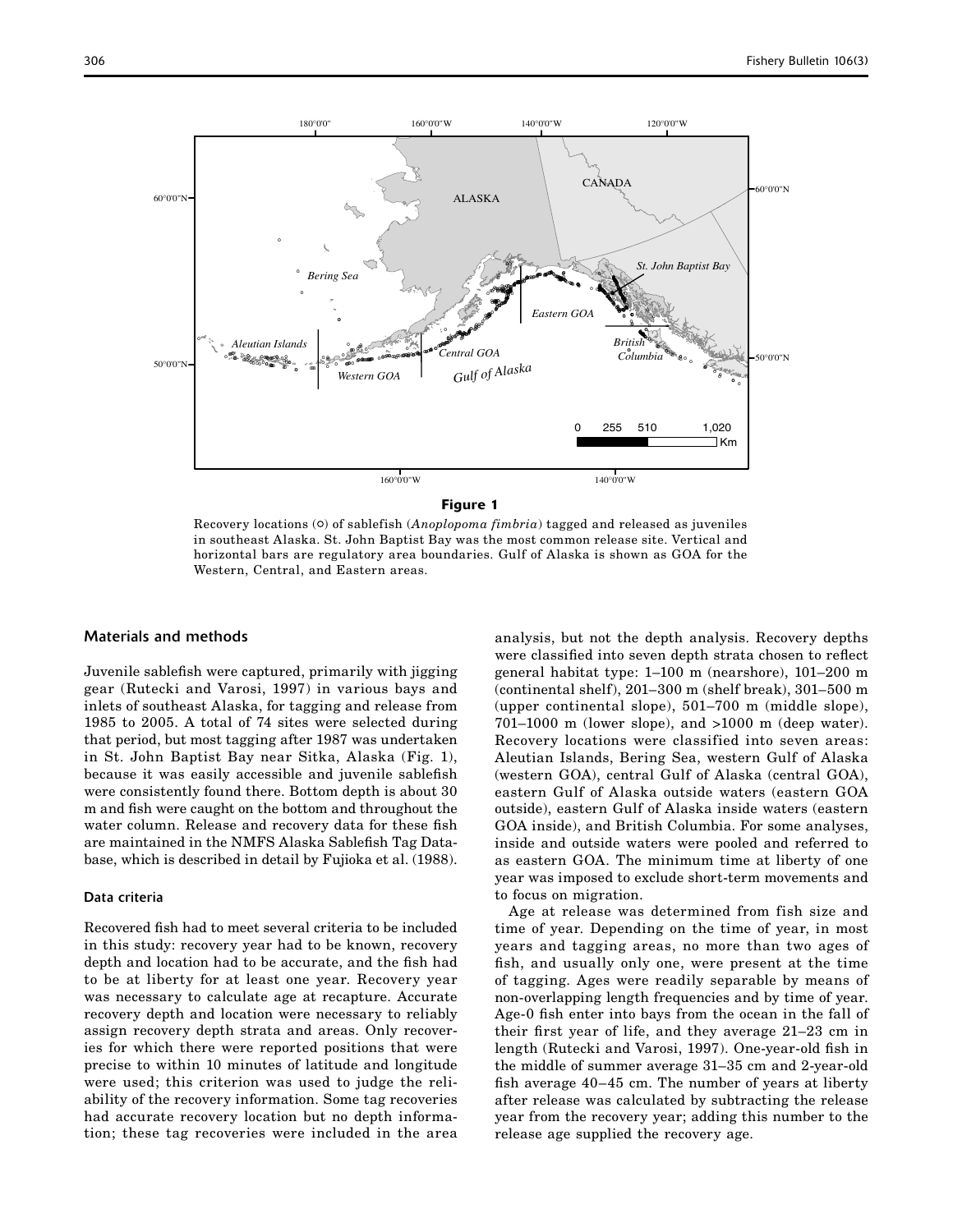#### Availability to the fishery by age

Sablefish move progressively deeper with age, and as they do so, become available to the main commercial fishery (longline), which operates primarily on the continental slope. The fraction of the total population available by age to the commercial fishery was estimated by the following method. The initial number of tagged fish released in year *t* of age  $a$  is  $N'_{at}$ . A fraction of the tags,  $l = 0.048$  (Lenarz and Shaw, 1997), are immediately lost or the fish die from tagging, such that a short time after tagging, some smaller number of tagged fish survive,

$$
N_{at} = (1 - l) N'_{at}.
$$

The year following tagging, the number of tagged fish is

$$
N_{a+1,t+1} = N_{at} \exp(-(M + \lambda s_a F_t + H)),
$$

- where *M* = 0.1 (Sigler, 1999; Hanselman et al., 2006) is the instantaneous rate of natural mortality;
	- $\lambda$  = a calibration parameter (Heifetz and Fujioka, 1991) to account for bias in assumed values for the instantaneous rates of annual fishing mortality  $(F_t)$ ;
	- $s_a$  = availability (selectivity) to the commercial fishery; and
	- $H = 0.03$  (Lenarz and Shaw, 1997) is the instantaneous rate of tag shedding.

The  $F_t$  values were estimated independently in the Alaska sablefish stock assessment (Hanselman et al., 2006). The fishery captures a number of the tagged fish,  $C_{at}$ , where

$$
C_{at} = \lambda s_a F_t / (M + \lambda s_a F_t + H)
$$

$$
(1 - \exp(-(M + \lambda s_a F_t + H))) N_{at.}
$$

The relationship between availability and age was represented by the exponential-logistic function (Thompson, 1994; Sigler, 1999)

$$
s_a = 1/(1-\gamma)((1-\gamma)/\gamma)^{\gamma}
$$
  
exp $(\beta\gamma(\alpha - a))/(1 + \exp(\beta(\alpha - a))).$ 

The exponential-logistic function is flexible, allowing both asymptotic availability when availability increases with age to an asymptote, and dome-shaped availability when availability increases with age to a maximum and then decreases for older fish. The exponential-logistic function automatically scales maximum availability to 1.0 and reduces to asymptotic availability as the parameter  $\gamma$  approaches zero. When  $\gamma = 0$ , the parameter  $\alpha$  is the age of 50% availability and the slope of the curve equals ¼  $\beta$  at  $\alpha = \alpha$ . When  $\gamma > 0$ , then  $\alpha$  and  $\beta$  lose biological meaning because  $\alpha$  no longer represents the age

at 50% availability, and  $\gamma$  is a parameter that allows availability to decrease (and form the "dome-shape") for older ages The fishery switched from open access to individual fishing quotas (IFQ) in 1995. This switch has been shown to affect availability of the fish to the fishery (Sigler and Lunsford, 2001). Thus, we estimated availability parameters,  $\alpha$ ,  $\beta$ , and  $\gamma$ , as well as the fishing mortality calibration parameter, λ, separately for each time period (1984–94, 1995–2005). We assumed that the estimated availability curves represent the commercial longline fishery because most tags (93%) were recovered by longline or other fixed gear types.

Not all tagged fish caught in the sablefish fishery are reported (Heifetz and Maloney, 2001). The number of tags reported, *R*, is related to the number of tagged fish caught,  $C_{at}$ , where  $R_{at} = w_t C_{at}$  and  $w_t$  is the reporting rate. Heifetz and Maloney (2001) estimated annual reporting rates for 1980–98 and subsequent reporting rates were estimated of 0.43 for 1999–2001 and 0.52 for 2002–05, which we applied in our analysis.

The model parameters ( $\alpha$ ,  $\beta$ ,  $\gamma$ , and  $\lambda$  for 1984–94 and 1995–2005) were estimated by maximum likelihood. The observed number of tag recoveries in any year-cohort grouping was small (mean of 6, range of 0 to 27); therefore the expected number of tag recoveries, *Q*, could be approximated by the Poisson distribution (Hilborn, 1990). The negative log-likelihood  $(-\log L)$  for all observed recoveries was

$$
-\log_e L(Q_{at}|R_{at})
$$

$$
= \sum_a \sum_t (Q_{at} - R_{at} \log_e(Q_{at}) + \log_e(R_{at}!)),
$$

which was minimized to find the most likely set of parameter estimates. We examined model fit using deviance (McCullagh and Nelder, 1983), which for any observation of tag recoveries is

$$
deviance(a,t) = -2 \left\{ \log_e L(Q_{at} | R_{at}) - \log_e L(R_{at} | R_{at}) \right\}
$$

(Heifetz and Fujioka, 1991). We applied the likelihood ratio test for nested models (Hilborn and Mangel, 1997) to determine whether model fit was significantly improved by assuming separate parameter sets for the open access and IFQ fisheries. We estimated the 95% confidence intervals of the parameters from their likelihood profiles (Hilborn and Mangel, 1997).

#### Density-dependent effect on migration

Migration may be affected by abundance if sablefish tend to disperse when abundant. We tested for a density-dependent effect by examining whether recovery patterns by area were influenced by cohort abundance (recruitment strength). Recruitment strength is estimated through age-structured population modeling (Hanselman et al., 2006) and is expressed as the number of fish at age 2 (in millions). We tested by linear regression whether more recoveries occurred in western areas for stronger year classes, hypothesizing that more mem-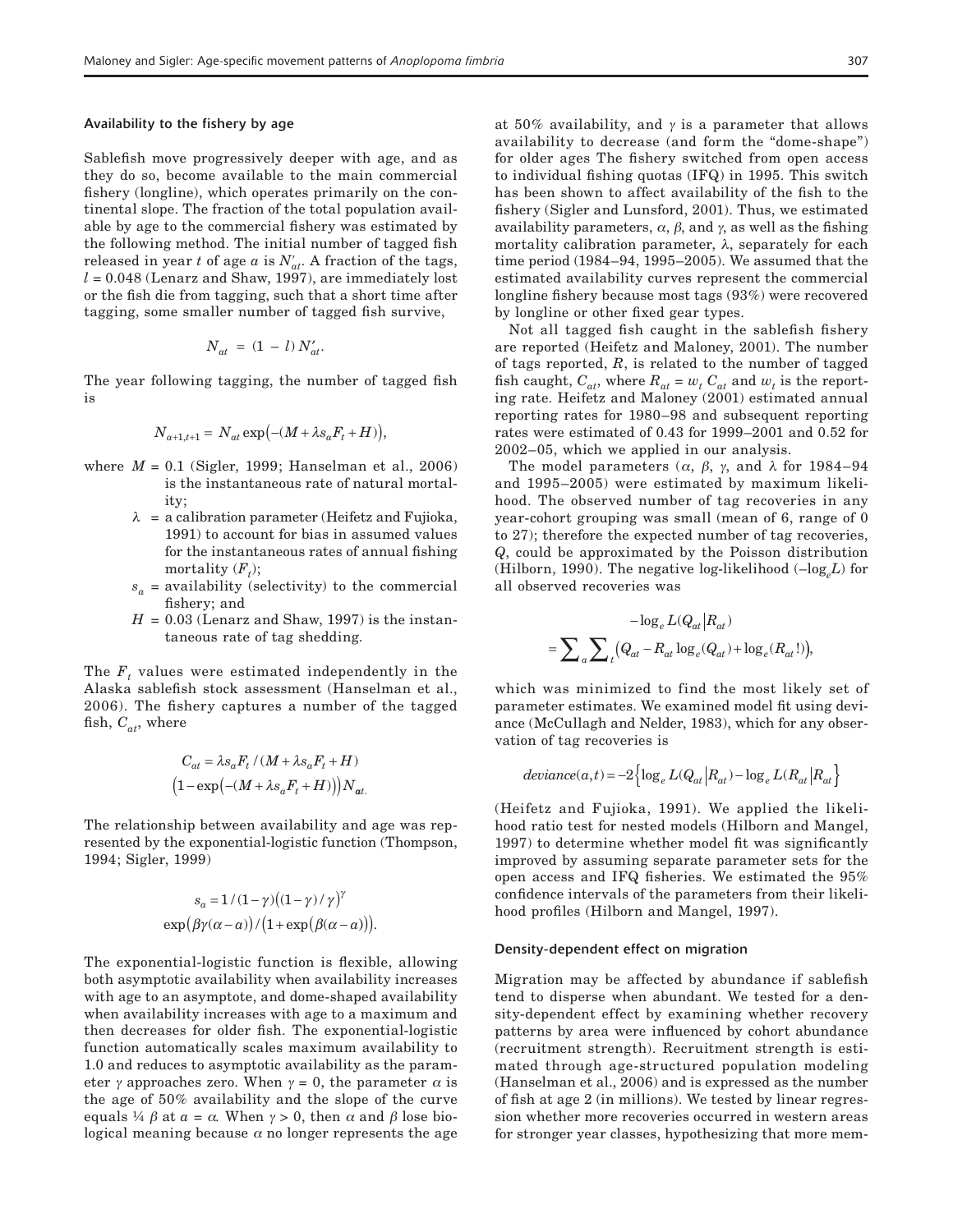### Table 1

Total numbers of juvenile sablefish (*Anoplopoma fimbria*) released and recovered in southeast Alaska, 1985–2005, by release age (age 0, age 1, and age 2). Also shown are numbers of recoveries of fish with known recovery year, with accurate recovery location and accurate recovery depth, for fish at liberty longer than one year.

| Year                | Age 0            | Age 1            | Age 2            | Total<br>releases | Total<br>${\tt recoveries}$ | Accurate<br>recovery location | Accurate<br>recovery depth |
|---------------------|------------------|------------------|------------------|-------------------|-----------------------------|-------------------------------|----------------------------|
| 1985                | $\mathbf{0}$     | 6168             | $\overline{0}$   | 6168              | 853                         |                               |                            |
| 1986                | $\mathbf{0}$     | 240              | 936              | 1176              | 68                          | $\boldsymbol{2}$              | $\mathbf{1}$               |
| 1987                | $\mathbf{0}$     | 7916             | $\boldsymbol{0}$ | 7916              | 314                         | 8                             | 7                          |
| 1988                | 1762             | 2142             | 1                | 3905              | 153                         | 26                            | 20                         |
| 1989                | $\mathbf{0}$     | 530              | 1                | 531               | 35                          | 47                            | 41                         |
| 1990                | $\mathbf{0}$     | $\boldsymbol{0}$ | $\boldsymbol{0}$ | $\boldsymbol{0}$  | $\boldsymbol{0}$            | 65                            | 53                         |
| 1991                | 789              | 2580             | $\mathbf{1}$     | 3370              | 154                         | 56                            | $\bf{39}$                  |
| 1992                | $\bf{0}$         | 1658             | $\boldsymbol{0}$ | 1658              | 68                          | 57                            | 47                         |
| 1993                | $\boldsymbol{0}$ | 568              | 26               | 594               | 48                          | 66                            | 59                         |
| 1994                | $\mathbf{0}$     | 1190             | 8                | 1198              | 44                          | 31                            | 27                         |
| 1995                | $\mathbf{0}$     | 986              | $\overline{0}$   | 986               | 75                          | 50                            | $42\,$                     |
| 1996                | $\mathbf{0}$     | 1735             | $\boldsymbol{0}$ | 1735              | 62                          | 46                            | 42                         |
| 1997                | $\mathbf{0}$     | 58               | 0                | 58                | $\overline{4}$              | 59                            | 55                         |
| 1998                | $\mathbf{0}$     | 1174             | $\overline{0}$   | 1174              | 37                          | 43                            | 38                         |
| 1999                | $\mathbf{0}$     | 859              | 5                | 864               | 41                          | 61                            | 56                         |
| 2000                | $\mathbf{0}$     | 559              | 178              | 737               | 41                          | 40                            | 31                         |
| 2001                | $\mathbf{0}$     | 105              | $\mathbf{1}$     | 106               | 3                           | 41                            | 34                         |
| 2002                | $\mathbf{0}$     | 471              | $\boldsymbol{2}$ | 473               | 8                           | 37                            | $\bf 29$                   |
| 2003                | 766              | $\boldsymbol{0}$ | $\boldsymbol{0}$ | 766               | $\mathbf{0}$                | 56                            | 49                         |
| 2004                | $\mathbf{0}$     | 290              | $\mathbf{1}$     | $\bf 291$         | $\bf{0}$                    | 40                            | 34                         |
| $\boldsymbol{2005}$ | $\mathbf{0}$     | 610              | $\overline{0}$   | 610               | 3                           | 29                            | ${\bf 26}$                 |
| Totals              | 3317             | 29,839           | 1160             | 34,316            | $\bf 2011$                  | 860                           | 730                        |

bers of strong year classes would move westward if cohort density affected migration.

### Results

Over 34,000 juvenile sablefish were tagged and released in southeast Alaska from 1985 to 2005 (Table 1). Most (87%) were tagged and released at age 1. A total of 2011 sablefish tagged as juveniles were recovered, most by the commercial fishery and a few by research vessels. Of these 2011 recoveries, 860 fish had a known recovery year, accurate recovery information, and were at liberty for at least one year, thus qualifying for area-based analyses; 730 fish also had known recovery depth and qualified for depth-based analyses (Table 1). Of the 860 fish recovered, most (85%) were caught by longline, 8% by pots, 6% by bottom trawl, and the remainder (1%) by jig, purse seine, sport fishing gear, or by unknown gear. The largest percentage (45%) of recoveries occurred in the eastern Gulf of Alaska (Table 2). Large percentages of tagged fish also were recovered in the central Gulf of Alaska (30%) and farther westward (18%). About half (51%) of recoveries occurred at depths 501–700 m and

nearly all (93%) recoveries occurred at depths from 201 to 1000 m.

Sablefish tagged as juveniles in southeast Alaska were recovered as far west as 177°E along the Aleutian Islands, as far north as 60°N in the eastern Bering Sea, and as far south as 48.5°N off Vancouver Island (Fig. 1). Most recoveries were located along the upper continental slope or in cross-shelf gullies such as Spencer and Seward Gullies. Having originated in coastal bays, these fish had to cross the continental shelf to reach these areas. Fish recovered in Chatham Strait may have moved there by way of inland waters or may have migrated first to outer coastal waters before moving into the strait.

#### Recovery locations by depth and area

Generally, young fish were more common at shallower depths and older fish were more common at greater depths. In depths shallower than 200 m, the most common ages of tagged juvenile sablefish recoveries were 3 and 4 years, and in depths greater than 200 m, the most common ages were 5–8 years (Fig. 2). Median recovery age increased with depth from shallow (2 years)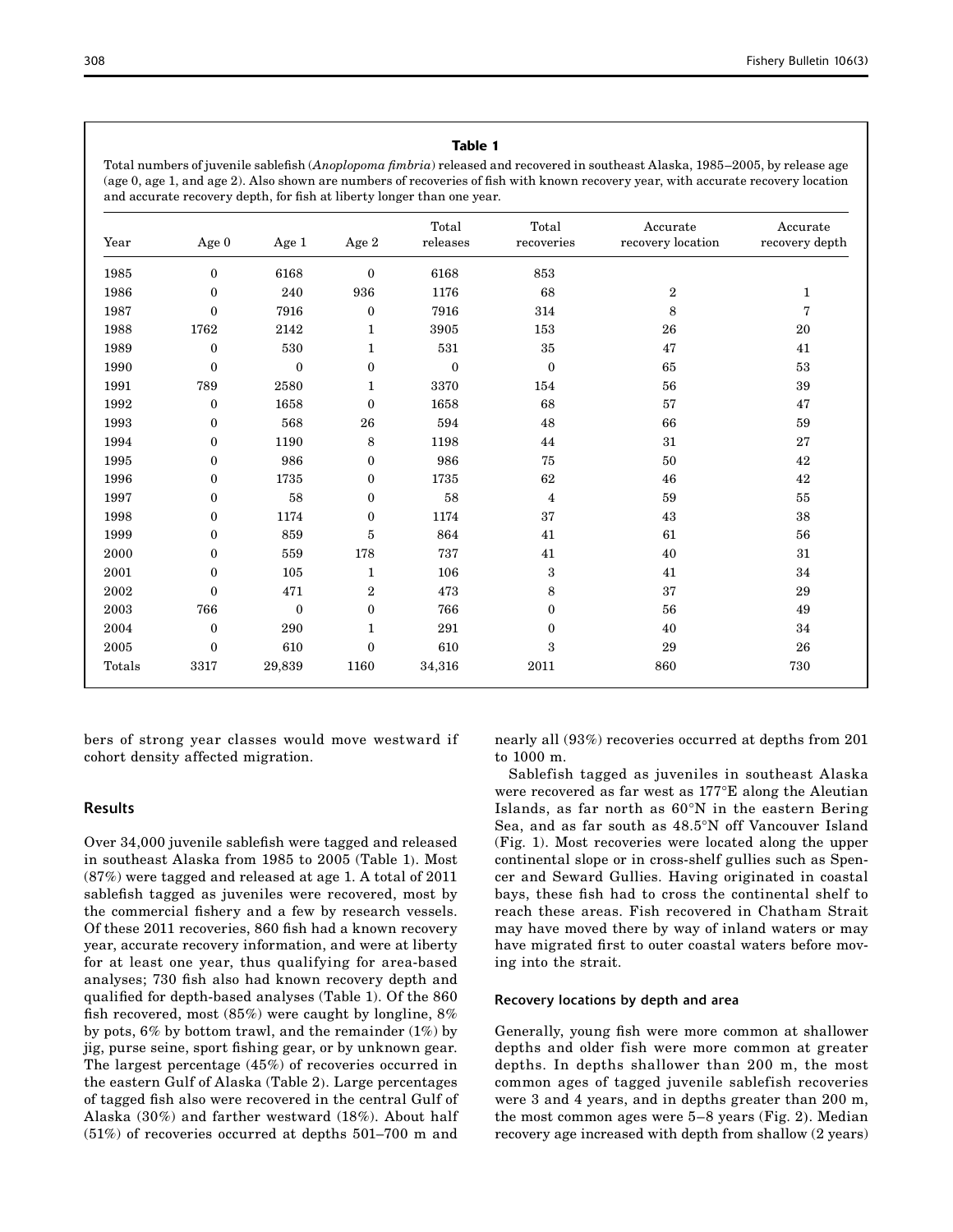### Table 2

Recovery area and depth strata (m) for recovered sablefish (*Anoplopoma fimbria*) tagged as juveniles, number of fish for which depth was unknown, and total number of tagged fish captured in the recovery area. Proportion of recoveries at depth (bottom row) excludes recoveries with unknown depth. Proportion of recoveries by recovery area (rightmost column) includes recoveries with unknown depth. GOA = Gulf of Alaska.

|                  | Depth strata $(m)$ |             |             |             |         |          |                |         |       |            |
|------------------|--------------------|-------------|-------------|-------------|---------|----------|----------------|---------|-------|------------|
| Recovery area    | $1 - 100$          | $101 - 200$ | $201 - 300$ | $301 - 500$ | 501-700 | 701–1000 | >1000          | Unknown | Total | Proportion |
| Bering Sea       |                    |             |             | 4           | 9       | 4        |                | ᆂ       | 18    | 0.02       |
| Aleutian Islands |                    | 3           |             | 5           | 39      | 7        |                | 8       | 62    | 0.07       |
| Western GOA      |                    | 4           | 6           | 19          | 28      | 7        |                | 10      | 74    | 0.09       |
| Central GOA      |                    | 25          | 43          | 48          | 90      | 19       | $\overline{2}$ | 28      | 255   | 0.30       |
| Eastern GOA      | $\overline{2}$     | 12          | 8           | 67          | 177     | 45       |                | 75      | 387   | 0.45       |
| British Columbia |                    |             | 6           | 11          | 26      | 12       |                | 8       | 64    | 0.07       |
| Total            | $\overline{2}$     | 44          | 63          | 154         | 369     | 94       | 4              | 130     | 860   |            |
| Proportion       | 0.00               | 0.06        | 0.09        | 0.21        | 0.51    | 0.13     | 0.01           |         | 730   |            |

to deep (5–6 years). Only two 2-year-old sablefish that had traveled <6 km from their release location in St. John Baptist Bay were recovered in nearshore waters (<100 m water depth); no fish older than 2 years were recovered in nearshore waters. Only one sablefish older than 13 years was found in depths <300 m and most were found deeper than 500 m.

The most common areas of recovery were the central GOA and the eastern GOA, which together accounted for 75% of all recoveries (Table 2). There were more than twice as many recoveries in outside waters as in inside waters of the eastern GOA. The most common ages of recovered fish in all areas except eastern GOA and British Columbia were 5 to 7 years (Fig. 3). In eastern GOA the most common ages at recovery were 3 to 6 years, and in British Columbia 6 to 9 years. Fish of all ages from 3–10 years old were recovered in all areas except the Bering Sea, where no fish younger than 4 years old were recovered. The Bering Sea had the fewest recoveries (only 18) and the smallest range of ages (4–10

years, except for one recovery of a 19-year-old fish). Most fish 2 years old and most fish older than 12 years were recovered in the eastern GOA (Fig. 3). Most recoveries in western areas (Bering Sea, Aleutian Islands, western Gulf of Alaska) were 12 years old or less. The large number of recoveries that occurred in the central Gulf of Alaska (30%) and farther west (18%) indicated that nearly half of the population had moved westward from the eastern Gulf of Alaska (Table 2).



### Figure 2

Tag recoveries from sablefish (*Anoplopoma fimbria*) tagged as juveniles, by age (years) and depth (m) for all areas pooled. The size of the circles is proportional to the number of recoveries and represents a range from 1 to 57 recoveries. The symbol (×) represents the median age (years).

#### Movement by age

Age-specific movement patterns were discernible even though multiple ages were found within areas and depths. By ages 3 and 4 years, most fish had moved offshore into >100 m water depth (Fig. 2). Some had moved to the inside waters of the eastern GOA or directly south into the waters off British Columbia, but most were found in eastern GOA outside waters or in the central GOA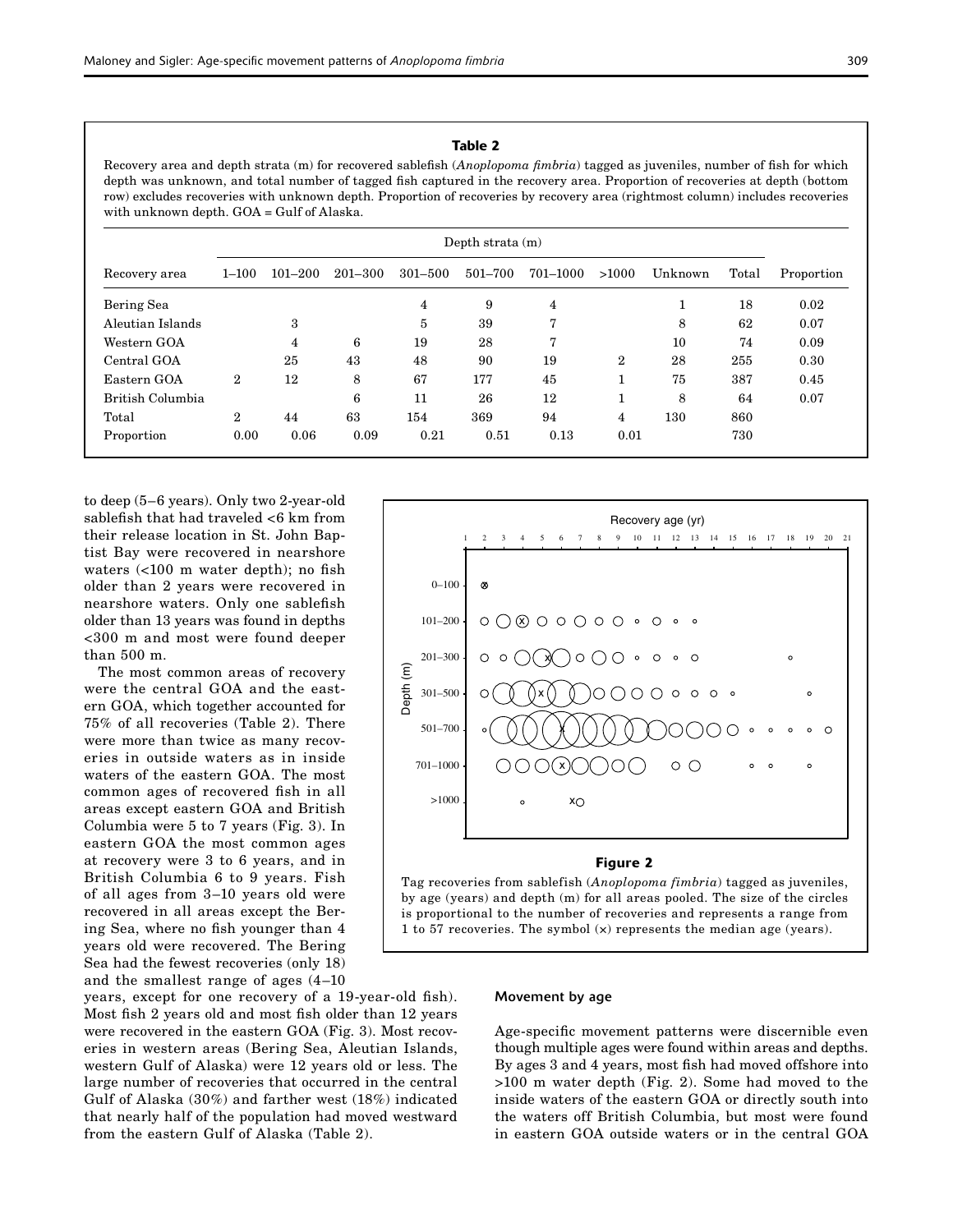

(Fig. 3). By ages 5 and 6 years, many fish had reached the western areas. Age 5 was the most common age of recovery for the western GOA and Aleutian Islands, and age 6 for the Bering Sea. Some fish aged 7–9 years remained in the western areas, but most had begun a return to the east. In the central GOA and eastern GOA outside waters, the 7–9-year-olds were mostly found in the 501–700 m depth range and were some of the most numerous fish. Fish aged 6–9 years were the most commonly recovered in the waters off British Columbia and may also have been fish returned from a westward migration (Fig. 4). A few fish may have come from eastern GOA inside waters (Chatham Strait), but Maloney and Heifetz (1997) found that this area has a high proportion of non-migrating fish. The most common depth stratum for fish recovered in British Columbia was the 501–700 m stratum.

#### Availability to the fishery by age

The model of availability at age fit the observed pattern of tag recoveries well. Deviances were scattered symmetrically around zero for most ages (Fig. 5). Only for ages 2 and 13 were there noticeable biases. The full model that assumed separate selectivity functions for the open access and IFQ fisheries significantly improved model fit, compared to a single selectivity function (Likelihood ratio test,  $\chi^2$ =220.1, df=3, *P*<0.001). The assumption of separate calibration coefficients rather than a single calibration coefficient also significantly improved fit (likelihood ratio test,  $\chi^2 = 189.7$ , df=1, *P*<0.001). Including parameters to allow availability to decrease for older ages ( $\gamma$  for 1985–94 and 1995–2005) significantly improved fit compared to a reduced model with asymptotic availability (likelihood ratio test,  $\chi^2$ =686.7, df  $=2$ ,  $P<0.001$ ).

Juvenile sablefish first became available to the commercial fishery at age 2. Availability rapidly increased such that by age 5, nearly all sablefish were available to the commercial fishery (Fig. 6). Both the age at 50% availability and the age at 100% availability values were one year greater (older) in the IFQ fishery than in the open access fishery (4 years versus 3 years and 6 years versus 5 years, respectively). Availability decreased for older ages, such that by 15 years, availability was 50% for the open access fishery and 20% for the IFQ fishery. The degree of dome shape was sensitive to the assumed value of *M*; for example, by 15 years, availability for the open access fishery was  $70\%$  for  $M = 0.12$  compared to 50% for the assumed value of  $M = 0.10$ .

### Density-dependent effect on migration

We tested whether year-class strength affected the proportion of recoveries in the western areas, hypothesizing that a density-dependent effect would cause more recoveries in western areas for strong year classes. There was no significant relationship (regression, df=14, *P*=0.18) because about 20% of recoveries occurred in western areas, regardless of year-class strength (Fig. 7). In the regression, the proportion was transformed by arcsin squareroot, as is recommended to normalize data expressed as proportions (Zar, 1984).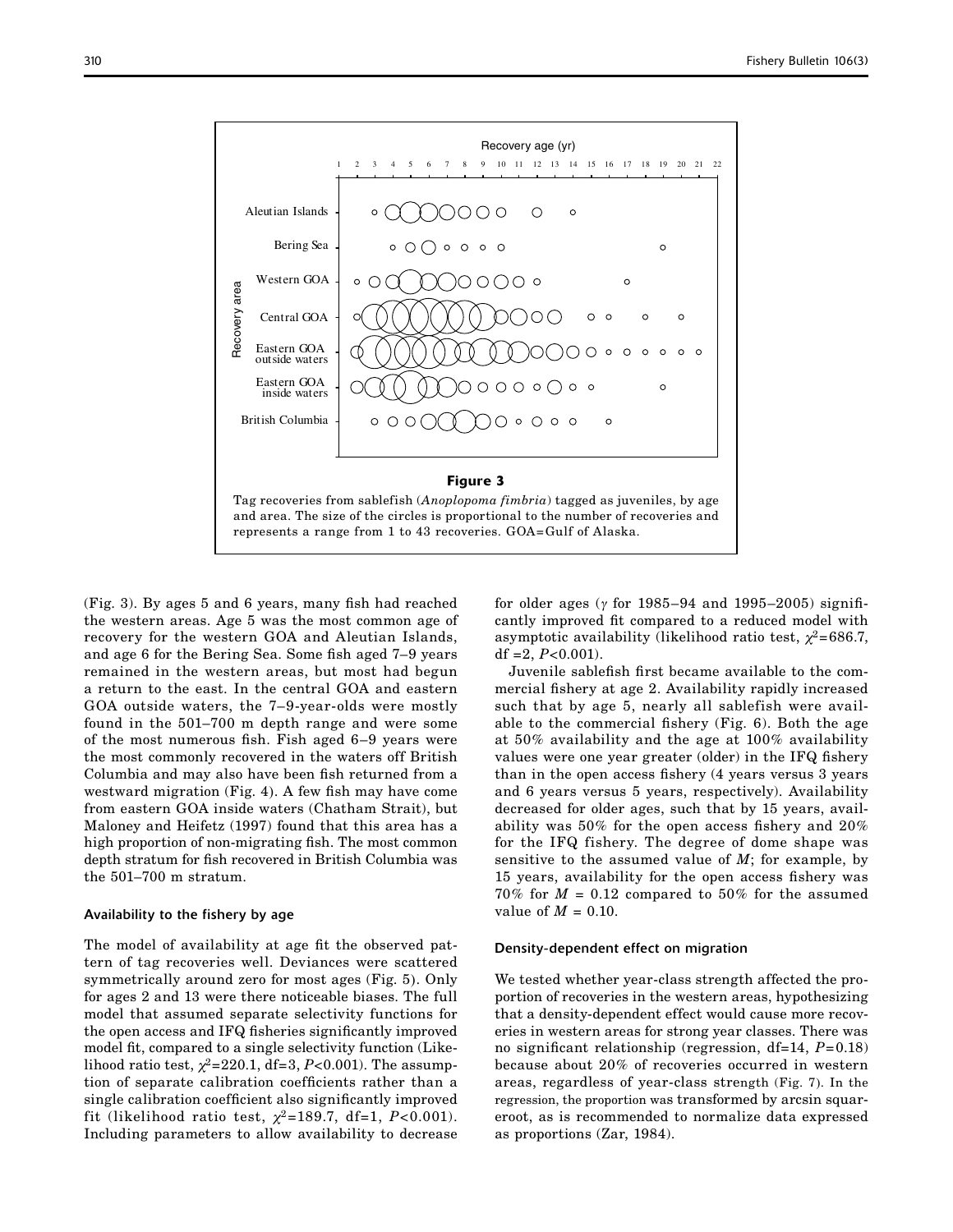

#### **Discussion**

### Movement by depth and area with age

Sablefish spend 1–2 years nearshore before moving onto the continental shelf where they reside as adults and spawn. In this study, the most common ages in the shallower depths were 3–4 years and in the deeper depths 5–8 years, indicating that sablefish are younger on the continental shelf than on the continental slope. This result confirmed other sablefish age data that indicated that fewer sablefish older than 10 years are found on the continental shelf than on the continental slope (Sigler et al., 1997). Concurrent with the offshore movement with age, many young fish from the eastern areas (British Columbia, eastern GOA) moved in a northerly and westerly direction through the central GOA to the western areas (western GOA, Bering Sea, and Aleutian Islands). The simultaneous depth and area movements resulted in a general age distribution of younger fish in shallower water in the east, mid-age fish in middle depths in the west, and older fish in deeper waters on the return from western to eastern areas.

Age pattern variability was high; there was a substantial overlap of ages within and between depths and areas. For example, fish of ages 2–13 years were recovered in 101–200 m and fish aged 2–20 years were caught in 501–700 m. Likewise, fish of all ages from 3 to 10 years were recovered in all areas except the Bering Sea where the youngest fish recovered was 4 years old. However, the separation of ages by depth, although incomplete, was quite pronounced within some areas, most notably the eastern GOA outside and the central GOA (Fig. 4). In both of these areas the distribution of younger fish in shallower water and older fish in deeper water was evident and, taken together with the general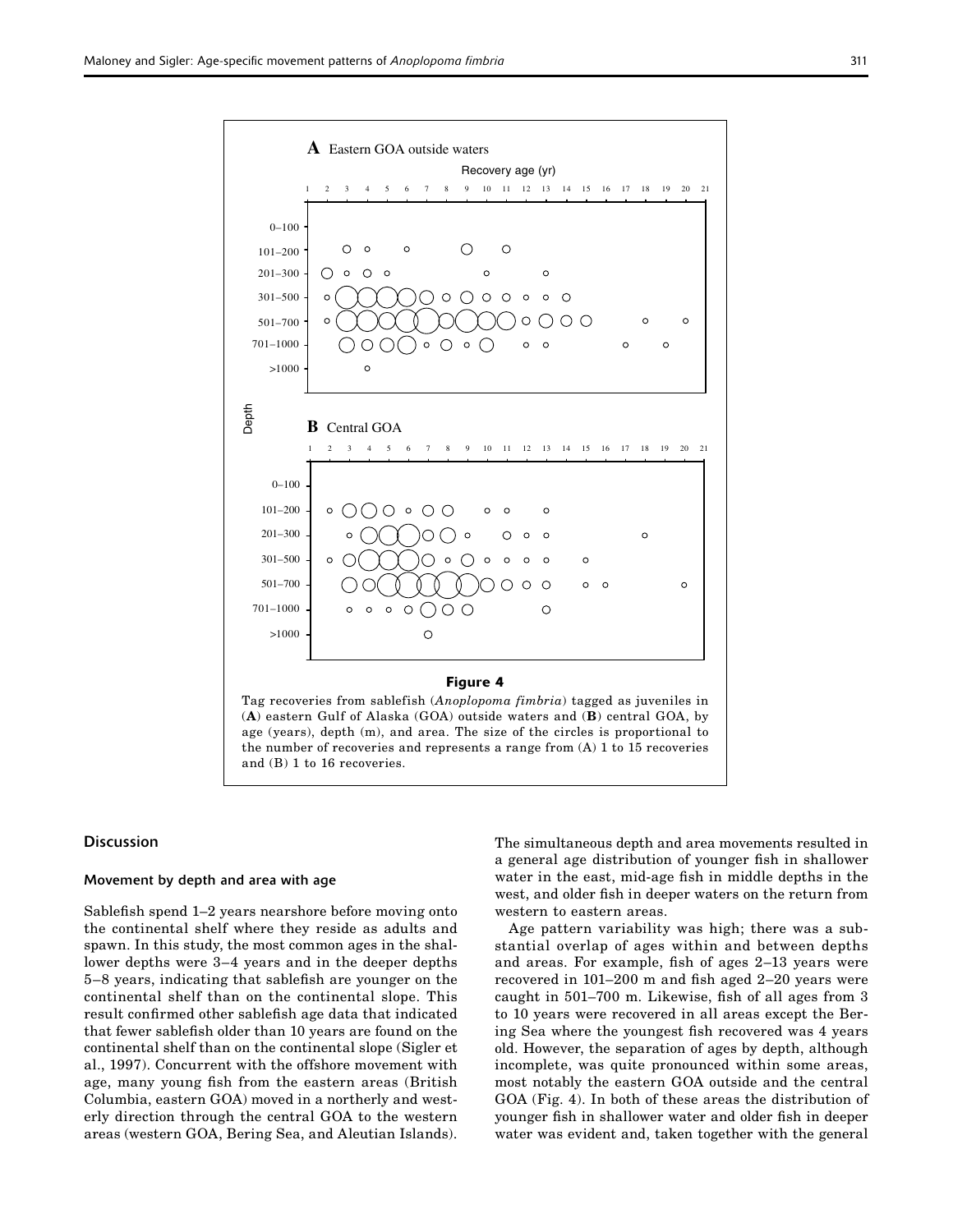



Figure 6

Estimated availability (fraction of the total population) of sablefish (*Anoplopoma fimbria*) to the fishery by age (years) for the open-access (1985–94, –––––) and individual fishing quota (IFQ) (1995–2005, ----) fisheries. Parameter estimates and 95% confidence intervals for 1985–94 are  $\alpha$  = 1.50 (1.26, 1.87),  $\beta = 3.33$  (3.04, 3.69),  $\gamma = 0.050$  (0.023, 0.092), and  $\lambda = 0.23$  (0.22, 0.25) and for 1995–2005 are  $\alpha = 1.14$  (1.05, 1.24),  $\beta = 4.76$  (4.53, 5.01),  $\gamma = 0.18$  $(0.15, 0.21)$ , and  $\lambda = 0.38$   $(0.36, 0.39)$ .

age distribution by area, corroborated the counterclockwise pattern of sablefish migration in the northeast Pacific Ocean.

### Availability to the fishery by age

The pattern of movement from shallow to deep water with age (Fig. 2) results in increased availability to the fishery as sablefish grow older (Fig. 6). Estimates of availability at age have shown that about half of sablefish are available to the fishery by age 3 or 4, depending on the fishery management system, and that most are available by age 5 or 6. The later availability of fish (at ages 5 or 6) under the IFQ management system (compared to earlier availability of younger fish under the open access system) also was also found to be the case in an analysis of length-frequency data from the two fisheries, and this pattern of availability was likely created because the crowding of fishing vessels during the open access fishery pushed fishermen into areas and depths where there were smaller fish (Sigler and Lunsford, 2001). The IFQ fishery, with a longer season and fewer vessels, reduced crowding so that fishermen were able to avoid shallower depths with smaller, younger fish.

Unlike previous analyses, where availability was assumed not to decrease with age (e.g., Sigler, 1999), our analysis of known-age tag recoveries showed that sablefish availability decreases with age. An alternate explanation is that tag loss increased with time. However, double-tagging experiments have shown that the rate of tag loss is constant with time (Beamish and McFarlane, 1988; Lenarz and Shaw, 1997). Decreased availability with age may occur because of reduced fishing effort for older age fish. Fishing effort is concentrated at intermediate depths (e.g., half of the recoveries occurred at depths 501–700 m [Table 2]) but fish exit these depths as they age and move deeper. In addition, older fish were less available for IFQ management compared to open access management, which also may have been due to reduced crowding of fishing grounds during IFQ man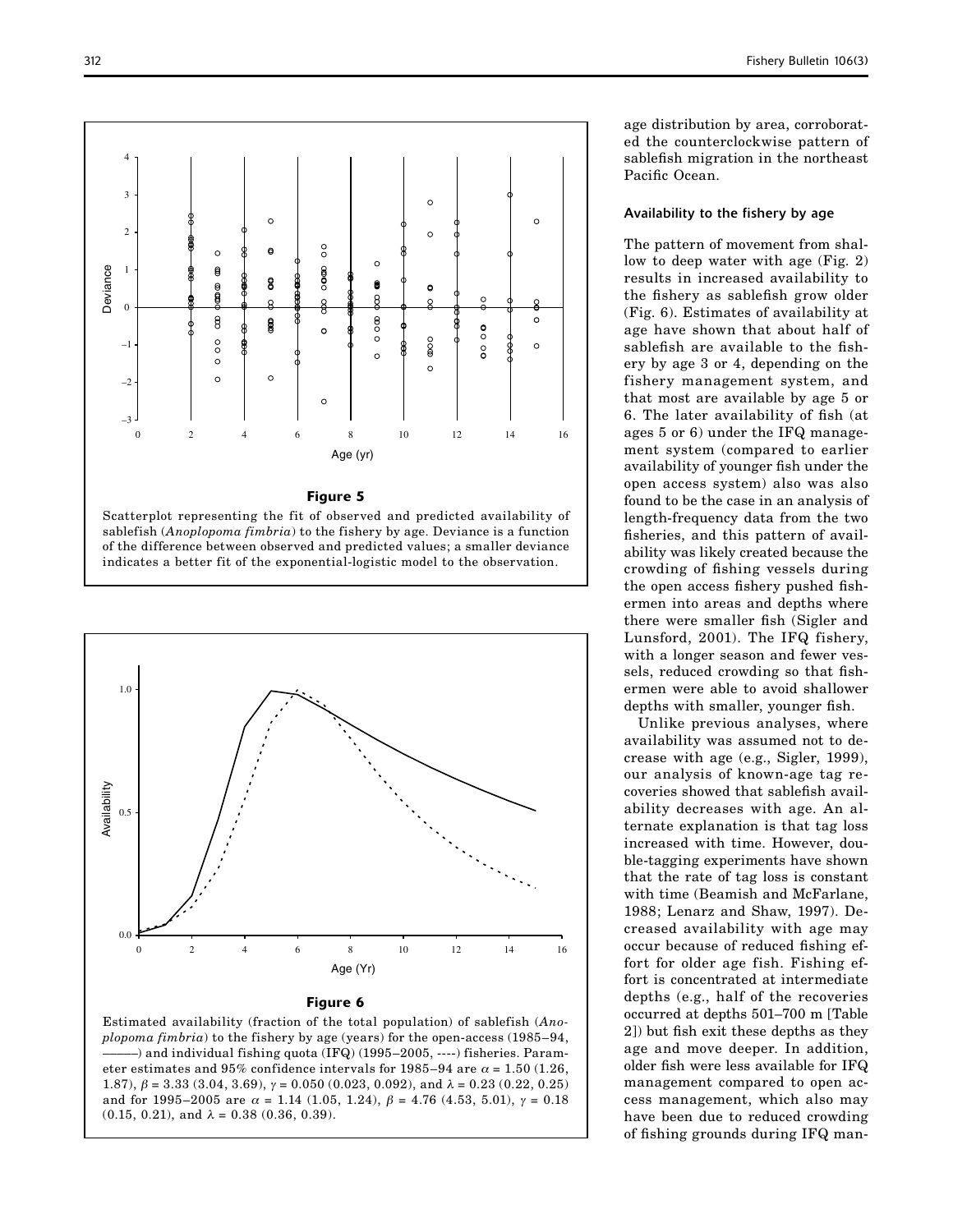agement; for example, recoveries at depths >700 m were fewer during IFQ management (16% of recoveries during 2003–05) than during open access management (25% during 1992–94). This result has potentially substantial implications for a stock assessment because "domeshaped" availability influences the reliability of abundance estimates (Bence et al., 1993; Sigler, 1999). A logical next step for other researchers to understand these effects is to complete a migratory catch-age analysis (e.g., Quinn et al., 1990) that melds sablefish migration (Heifetz and Fujioka, 1991) and agestructured (Sigler, 1999; Hanselman et al., 2006) analyses.

### Density-dependent effect on migration

Migration is a prominent feature in the life history of many fishes. Well-known examples of migratory fish are Pacific salmon (*Oncorhyn-*

*chus* spp.) that return to their natal stream to spawn (Burgner, 1991; Heard, 1991) and Pacific herring (*Clupea harengus*) that consistently follow routes from spawning to feeding grounds (Hourston, 1982; Wheeler and Winters, 1984; Corten, 2002). Presumably the energy expended during migration is compensated for by other benefits. Demonstrated benefits include the ability to take advantage of seasonally available prey (Walters et al., 1986; Livingston, 1993) and avoidance of predation (Carlson, 1980). Benefits of migration for sablefish are not immediately obvious because they are opportunistic feeders and have no need to pursue specific prey, and their rapid growth rate in early life quickly lessens their vulnerability as prey. Nevertheless, a substantial proportion of the population migrates each year (Heifetz and Fujioka, 1991; Kimura et al., 1998).

Sablefish are characterized by great variability in year-class strength; and occasional strong year classes dominate the fishery for several years in a row (Sigler, 1999; Hanselman et al., 2006). A higher proportion of a strong year class may migrate and young fish may move farther and faster in order to occupy less crowded areas (density-dependent habitat selection; e.g., Mac-Call, 1990). Beamish and McFarlane (1988) noted differing rates of sablefish movement out of release areas from 1977 to 1985 and theorized that increased density resulting from recruitment of the large 1977 year class may have contributed to an increased rate of movement. However, we found no significant effect of year-class strength on the proportion of recoveries in the western areas, and therefore cohort density does not appear to affect the proportion of a cohort that will



migrate. Although we tested a long time series, this time series does not span the full range of observed recruitment variability. Some earlier year classes were substantially stronger (e.g., the exceptional 1977 year class was 44% larger than the strongest year class (1984) that we tested). Migration may be stronger for year classes of such magnitude. Further, movement rates may be affected by total abundance—a possibility that could be tested in a sablefish migratory catch-age analysis such as we suggested earlier.

Observed sablefish abundance trends by area during the last 25 years can be explained by their counterclockwise migration pattern. Overall sablefish abundance peaked in the late 1980s and then decreased. The western areas of Bering Sea, Aleutian Islands, and western GOA decreased quickest, as migrating fish matured and turned eastward (Fig. 8). Abundance declined more slowly in the eastern GOA, presumably because fish that migrated westward returned to the eastern GOA. The abundance decline in the central GOA was intermediate, probably because migrating fish pass through in both directions (westward and eastward). This pattern of abundance changes (faster in western areas, slower in central and eastern GOA) supports the conclusion that the eastern GOA and the eastern part of the central GOA are the center of the range for Alaska sablefish (Bracken, 1983; Beamish and McFarlane, 1988; Sigler et al., 2001).

### Currents and sablefish migration

Prevailing currents may play an important role in determining the direction of migration for most young sable-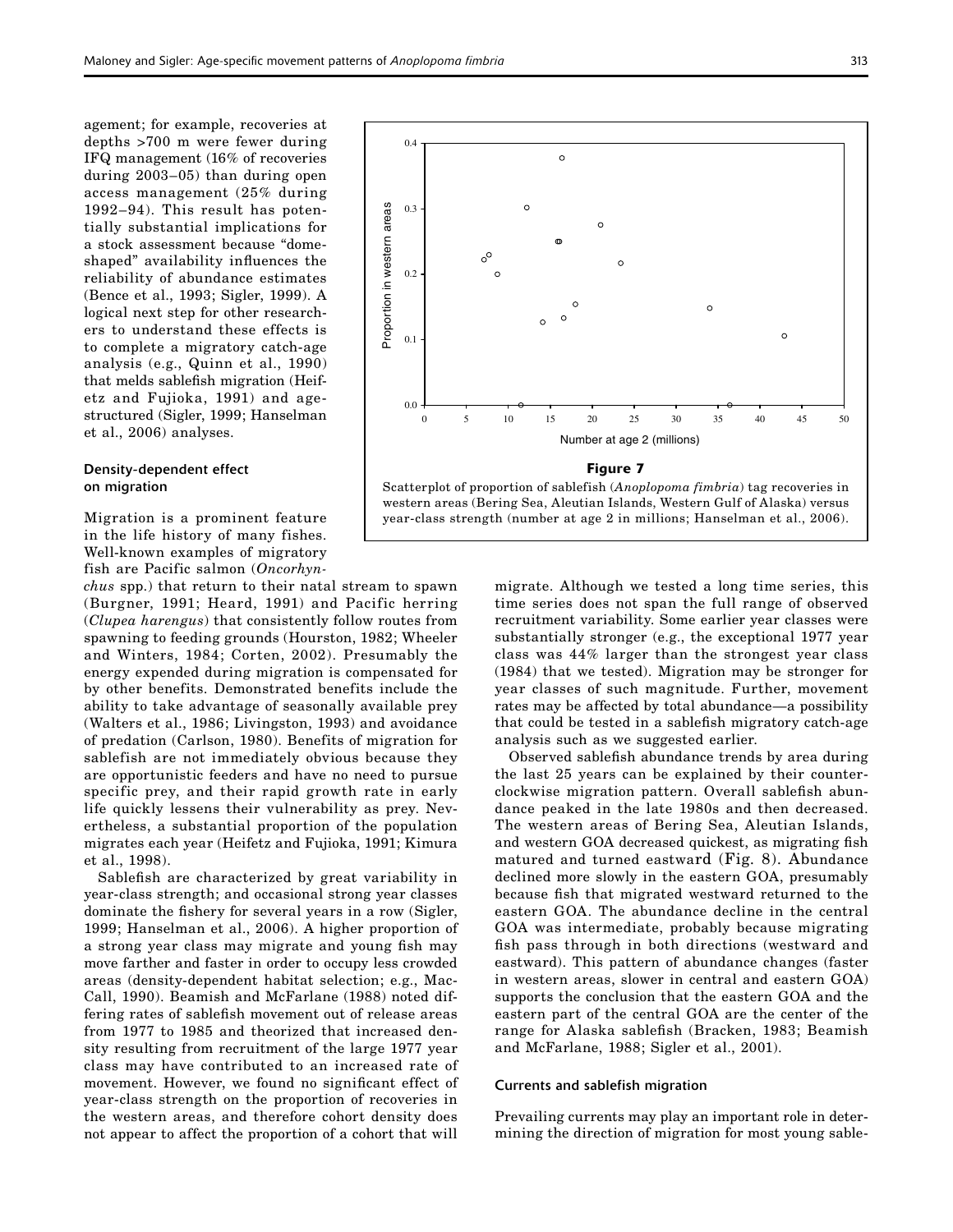

fish. From the time they first venture out of coastal bays onto the continental shelf of northern British Columbia or the eastern GOA, young fish are subject to northward or westward flowing currents. Driven by fresh water runoff, the Alaska Coastal Current (ACC) flows northwestward close to shore toward the head of the Gulf of Alaska (Royer, 1981). From Icy Bay at about 137°W the ACC flows 1500 km to Unimak Pass at the eastern end of the Aleutian Island chain (Stabeno et al., 2004). This inshore current is likely the initial route of most young sablefish leaving nursery areas in southeast Alaska. As the fish move westward, cross-shelf gullies and canyons provide avenues of deeper water leading to the shelf break and the upper continental slope, along which runs the westward-flowing Alaskan Stream. The potential ease of transit from the Alaska Coastal Current on the shelf to the Alaskan Stream on the upper slope may help

to explain the considerable overlap in fish ages that we found within and between depths.

The direction of migratory movement by young sablefish may be influenced by prevailing current direction, but the return of adult sablefish along the continental slope to the eastern areas of the GOA is presumably made against the westward-flowing Alaskan Stream and from a lower density area to a higher one. Reed and Schumacher (1987) believed that velocities of the Alaskan Stream are low in water deeper than 300 m, and most of the fish travel within a 500–700 m depth when returning; therefore swimming against the current would not pose a problem for adult fish. The return of most adults to the eastern GOA serves to maintain the center of the population there and likely increases the chance of successful spawning in that area.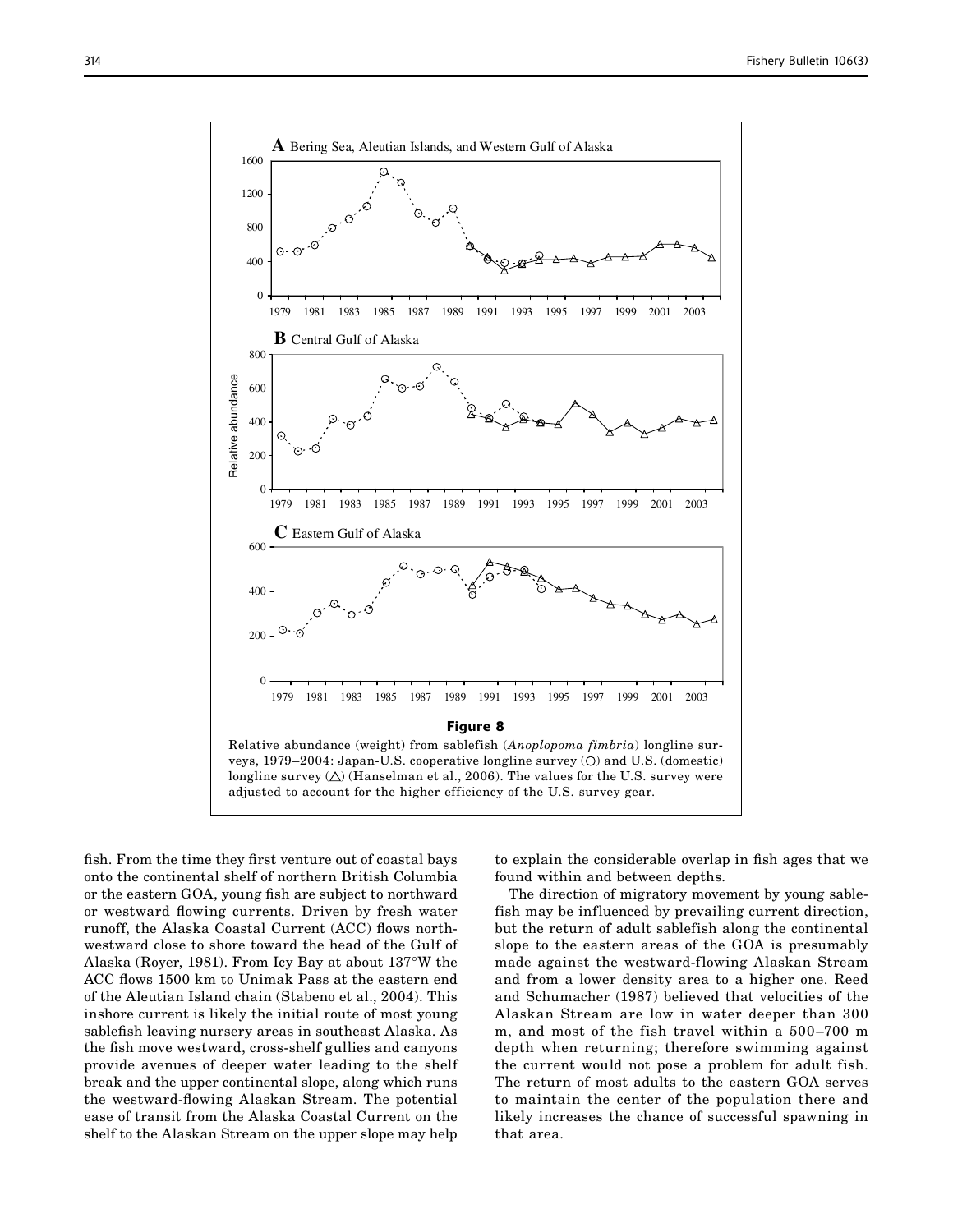One factor that may make the eastern GOA and British Columbia spawning grounds more favorable is that spawning depths in these areas are closer to the coast than those farther west because of the narrow continental shelf in much of the eastern GOA. Also, the prevailing north-flowing Alaska Current in the eastern GOA may carry pelagic larvae and young fish closer inshore for easier access to coastal nursery areas. In the central and western GOA, spawning depths are farther offshore, increasing predation risk for larvae, and there is no prevailing northerly current to transport larvae shoreward. Instead, the Alaskan Stream, up to 100 km wide, flows westward along the shelf break, more or less perpendicular to the route that offshore-spawned larval and juvenile sablefish must travel to reach inshore nursery grounds. Tokranov (2002) believes this current is the source of periodic occurrences of juvenile sablefish off Kamchatka and the Kuril Islands. Winter current direction and sablefish recruitment success are related, and above-average recruitment is more likely in years with northerly drift (59%) than for years with an easterly or southerly drift (25%) (Sigler et al., 2001).

All the sablefish in this study originated in the eastern GOA, but young-of-the-year sablefish have been caught in small numbers on various cruises in the Bering Sea, Aleutian Islands, western and central GOA, as well as the eastern GOA from 1955 to 1999 (Kendall and Matarese, 1987; Sigler et al., 2001). These observations indicate the likelihood of some direct recruitment into each of these areas, in addition to recruitment resulting from migration. Spawners contributing to each area may be migrants returning to the eastern GOA, adult fish that are resident in the area, or adult fish in an adjoining upstream area whose larvae are caught up in the prevailing currents and are carried westward. Although most fish in our study older than 12 years were recovered in eastern GOA outside waters, older fish (13 to 21 years) also were recovered in each of the other areas, indicating that they may have become resident in the new area at some point during migration.

Our study corroborated much that is already known or suspected about sablefish migration in Alaska waters. In addition, our data on age by depth and area have refined our knowledge of sablefish movements. Further studies to locate sablefish nursery grounds throughout the GOA and in the Bering Sea and Aleutian Islands and to tag juveniles on these grounds as was done in the eastern GOA for our study would determine whether these movement patterns observed in the present study are similar to movement patterns of sablefish originating in other regions of Alaska.

#### Acknowledgments

We thank all those who participated in juvenile sablefish tagging cruises, as well as the many members of the fishing industry who have returned tags with catch

information. J. Heifetz, D. Clausen, D. Hanselman, and three anonymous reviewers reviewed the paper and provided valuable comments and suggestions.

### Literature cited

- Beamish, R. J., and G. A. McFarlane.
	- 1988. Resident and dispersal behavior of adult sablefish (*Anoplopoma fimbria*) in the slope waters off Canada's west coast. Can. J. Fish. Aquat. Sci. 45:152–164.

Bence, J. R., A. Gordoa, and J. E. Hightower.

1993. Influence of age-selective surveys on the reliability of stock synthesis assessments. Can. J. Fish. Aquat. Sci. 50:827–840.

Bracken, B. E.

1983. Sablefish migration in the Gulf of Alaska based on tag recoveries. *In* Proceedings of the second Lowell Wakefield fisheries symposium, Anchorage, AK, p. 185– 190. Alaska Sea Grant Report 83-8, Univ. Alaska, Anchorage, AK.

Burgner, R. L.

1991. Life history of sockeye salmon (*Oncorhynchus nerka*). *In* Pacific salmon life histories (C. Groot, and L. Margolis, eds.), p. 1–117. Univ. British Columbia Press, Vancouver, B.C., Canada.

Carlson, H. R.

1980. Seasonal distribution and environment of Pacific herring near Auke Bay, Lynn Canal, southeastern Alaska. Trans. Am. Fish. Soc. 109:71–78.

Corten, A.

- 2002. The role of "conservatism" in herring migrations. Rev. Fish Biol. Fish. 11:339–361.
- Fujioka, J. T., F. R. Shaw, G. A. McFarlane, T. Sasaki, and B. E. Bracken.
	- 1988. Description and summary of the Canadian, Japanese, and U.S. joint data base of sablefish tag releases and recoveries. NOAA Tech. Memo. NMFS F/NWC-137, 34 p.
- Hanselman, D. H., C. R. Lunsford, J. T. Fujioka, and C. Rodgveller. 2006. Alaska sablefish assessment for 2007. *In* Stock assessment and fishery evaluation report for the groundfish fisheries of the Gulf of Alaska, p. 341–427. North Pacific Fishery Management Council, 605 W 4th Avenue, Suite 306, Anchorage, AK 99510.

Heard, W. R.

- 1991. Life history of pink salmon (*Oncorhynchus gorbuscha*). *In* Pacific salmon life histories (C. Groot, and L. Margolis, eds.), p. 119–230. Univ. British Columbia Press, Vancouver, B.C., Canada.
- Heifetz, J., and J. T. Fujioka.
	- 1991. Movement dynamics of tagged sablefish in the northeastern Pacific. Fish. Res. 11:355–374.

Heifetz, J., J. T. Fujioka, and T. J. Quinn, II.

1997. Geographic apportionment of sablefish, *Anoplopoma fimbria*, harvest in the northeast Pacific Ocean. *In* Biology and management of sablefish, *Anoplopoma fimbria* (M. E. Wilkins, and M. W. Saunders, eds.), p. 229–237. NOAA Tech. Rep. NMFS 130, 275 p.

Heifetz, J., and N. E. Maloney.

2001. Estimation of tag-reporting rates for sablefish in the northeastern Pacific Ocean. Alaska Fish. Res. Bull. 8:1–11.

Hilborn, R.

1990. Determination of fish movement patterns from tag